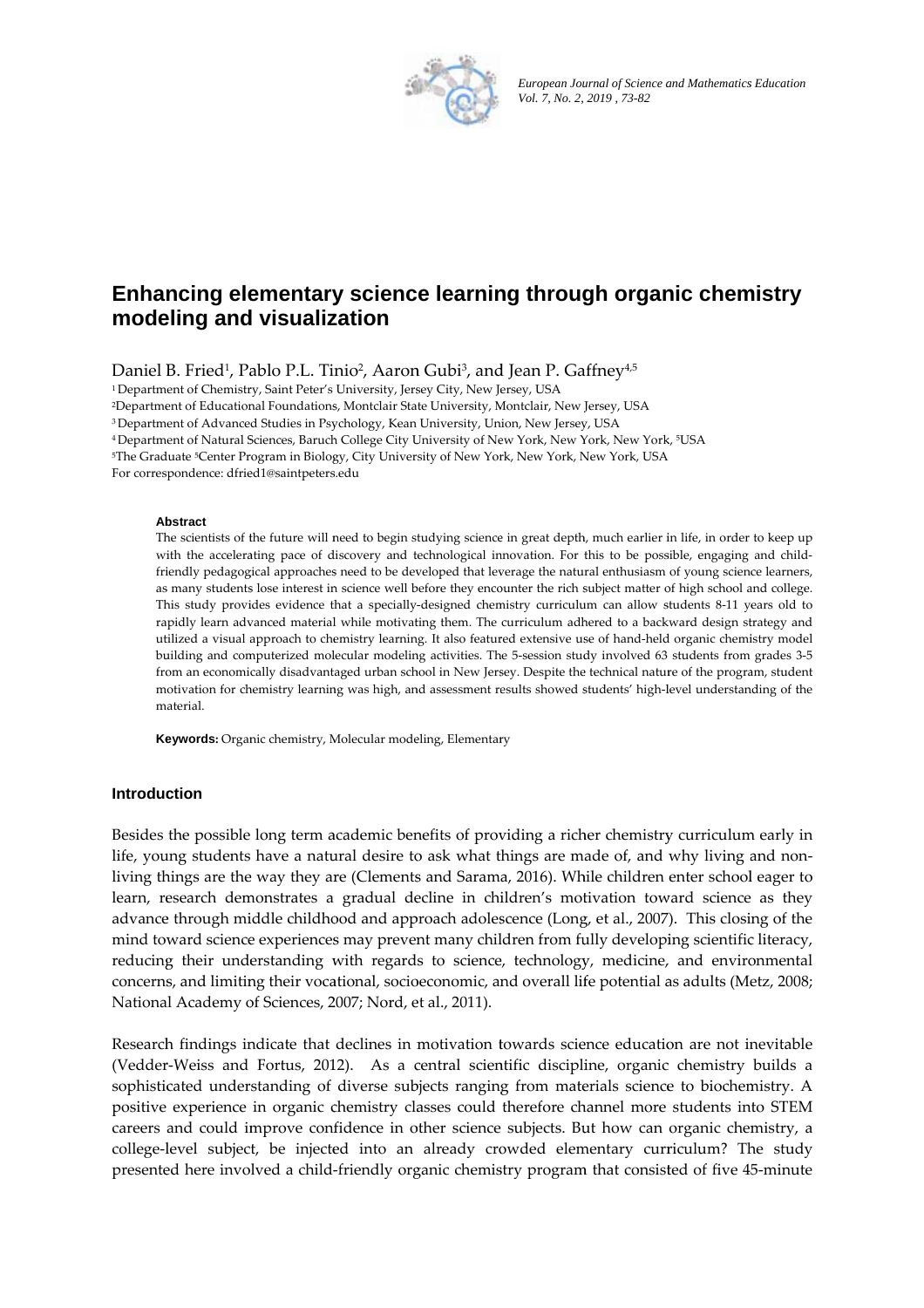class sessions that were given to elementary students. The course was designed to enrich any elementary science curriculum with minimal disruption to the standard curriculum. Important topics such as atomic structure and molecular bonding were efficiently and effectively taught through a unique visual approach to organic chemistry learning. Overall, the course provided a fresh and highly rewarding experience for the students, and importantly, gave them motivation and confidence in science because they were aware that they were studying college‐level material.

This study used an extensive set of visualization tools to support student learning. Visualization is central to science learning, from rough sketches of the relationships amongst molecules and atoms to diagrams in chemistry textbooks (Wu and Shah, 2004). Visualizations have been shown to improve modeling skills among all learners, especially those who are lower performing as compared to their peers (Dori and Kaberman, 2012; Kali and Linn, 2008). The custom-designed visualizations used in the study included animated presentations and hands‐on model building activities that had been previously piloted in diverse schools and educational settings.

A major focus of this research program was to demonstrate that the science learning method is highly effective for all kinds of students, including those from disadvantaged backgrounds. To this end, a public elementary school in Jersey City, New Jersey with a diverse student body was selected to participate in the study. In New Jersey, the District Factor Group (DFG) is used to compare test scores in districts with similar demographics, and according to the New Jersey Department of Education, "represents an approximate measure of a community's relative socioeconomic status." The Jersey City School District scores in the second lowest of the eight District Ranking Groups. Demographics of the elementary school where the research was conducted are typical of the district as a whole.

#### **Methods**

#### *Participants*

The 63 students selected for the study were ages 8‐11 and comprised three classes of equal size: a 3rd grade, a 4th grade, and a 5th grade. There were no special criteria for students to participate in the study; in fact, the classes comprised the entire roster of students from already‐existing classes.

#### *Program Curriculum and Procedure*

All instruction was led by the first author, with the classroom teachers present, and consisted of five 45-minute class sessions for each grade. Five sessions were held, resulting in a total contact time with the students of approximately 3.5 hours. A pre‐test was given at the beginning of the program to determine whether students had any familiarity with atoms and molecules. Students were also told that there would be an assessment in the final class that was very similar to a college chemistry test, and that they will probably be surprised by how much they will learn in the classes. The lessons of the program drew upon college chemistry curricula, particularly topics from general chemistry, organic chemistry, and biochemistry. Instruction relied on presentation slides that typically featured animations, color coding, simplified nomenclature, patterning, and other strategies to make complex materials accessible and exciting to young student learners. During the final meeting, a 15-minute written assessment was given to the students to evaluate their knowledge of the topics taught during the program.

The instructional methods used in the study were developed previously by the first author. The content of the program emphasized backward design in which the design of a lesson or curriculum begins with the identification of learning outcomes that then guide the lessons and activities. Backward design can enhance motivation and promote content learning among both exceptional and struggling learners (Childre, et.al., 2009), and relevant to this study, among science students (Spaulding and Flannagan, 2012).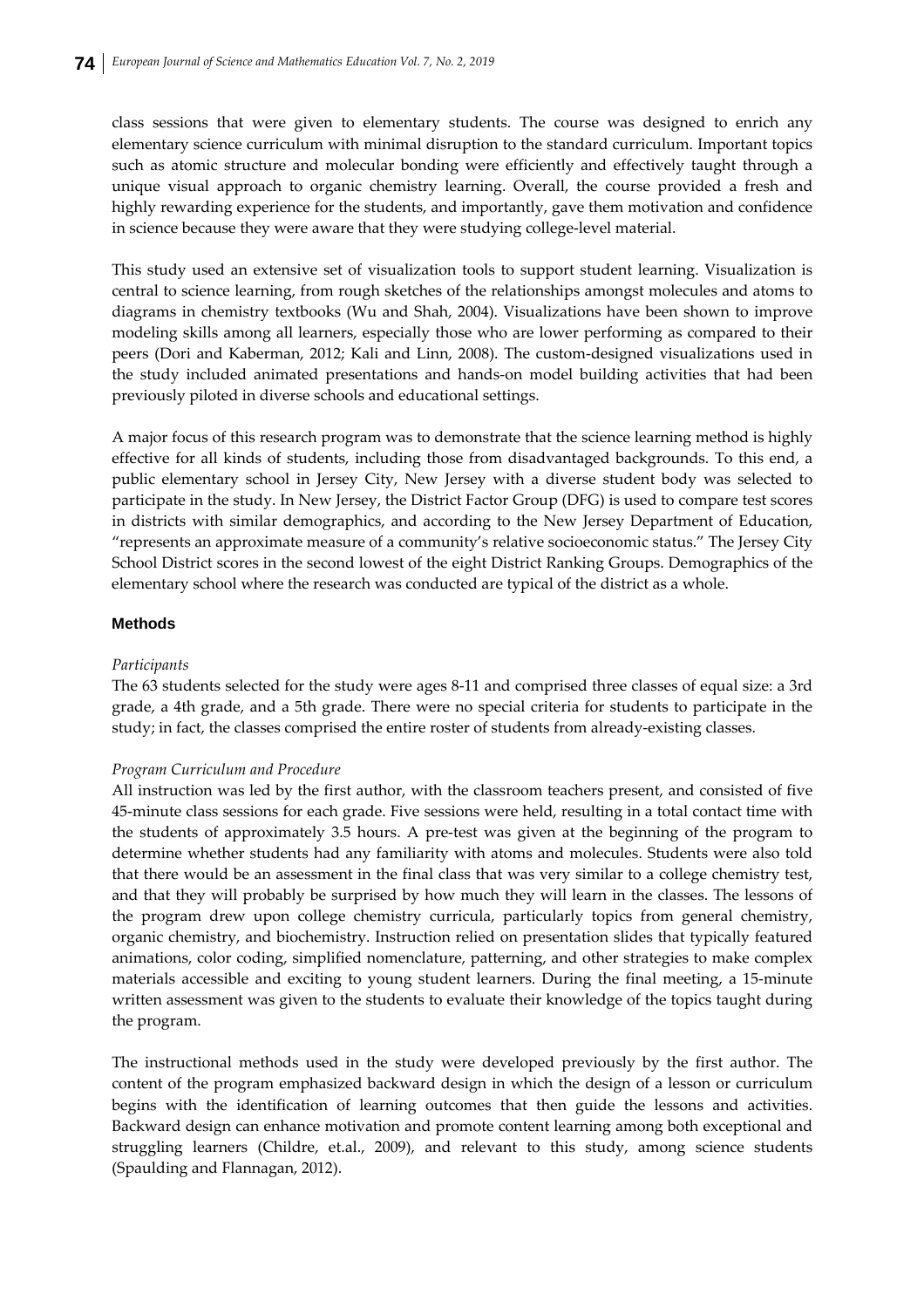In the first class, students were presented with an interactive computer rendering of the crystal structure of the rhodopsin protein, the photo-sensitive molecule in the eye's retina. Students were encouraged to rotate, magnify, and explore the structure, and the class began to discuss patterns that they observed such as correlations between atom type and the number of bonds formed with other atoms, the presence of aromatic rings, and the abundance of hydrogen atoms. Students were told that the goal of the class was to learn why the atoms in the structure were bonded the way they were, and that by learning the material, they would get an idea of how the protein allows the eye to detect light.

Following this introduction, students began to learn about the periodic table. Students learned how to predict atomic structure, especially electron configuration, so that they could determine an element's covalent and hydrogen bonding tendencies. Students used this knowledge to draw organic chemistry structures and build them with molecular model kits. Throughout the program, students were introduced to the structure and properties of gas molecules, hydrocarbons, amino acids, and flavor molecules. Special emphasis was given to molecules and materials encountered in everyday life.

The program's focus on model building provided students with powerful insight into structure/function relationships and the diversity of chemical architectures. The hands‐on aspect of the class at the outset, as well as the fact that the students were aware that they were learning "college‐level" science, made the experience highly enjoyable and empowering. Finally, the curriculum featured 3D computer molecular modeling (PyMol, Schrödinger LLC), which allowed students to apply their knowledge of organic chemistry to biomolecules such as enzymes and DNA that would be too large to build with the handheld models. Altogether, the curriculum contrasts traditional science learning frameworks and is intended to go beyond current science standards. The impressive student results described below are the result of only 3.5 hours of instruction, so it is exciting to imagine what kinds of student achievement would be possible with a multi-year expansion of this curriculum.

During each class, students made chemical drawings and took notes on worksheets that matched the day's lessons. Each student used molecular modeling sets from Molymod, and a significant portion of each class was dedicated to their use. Individual and group model building exercises were used to teach students advanced concepts including molecular geometry, the concept of a chemical formula, and the meaning of a chemical isomer. Students also performed "hand‐held chemical reactions" including acid/base reactions and dehydration reactions to make biopolymer models like peptides and polysaccharides. Students also took turns using the PyMol molecular modeling software to visualize the 3D structure of small organic molecules and biomolecules, particularly hemoglobin and rhodopsin, whose functions (oxygen transport and vision, respectively) were easy to grasp. By referring to proteins from the very first class, students could see how simple chemistry concepts applied to larger biochemistry structures, giving more meaning to each topic. At the end of the program, a twelve-question assessment was given to test technical knowledge about chemical bonding.

## *Detailed description of lessons*

All class sessions featured model building during the presentations, facilitating a fun and active learning classroom environment. Presentations featured animations, often based on structures created in PyMol, as well as specialized child‐friendly chemistry visualizations created in Keynote and ChemDraw.

Day 1: A brief pre-test asking students about their background knowledge of atoms and molecules was given. As instruction began, students learned about the difference in scale between atoms, molecules, and cells, using visual presentations. Students learned the color coding scheme of atoms important in biochemistry and practiced identifying them with plastic models and 3D computer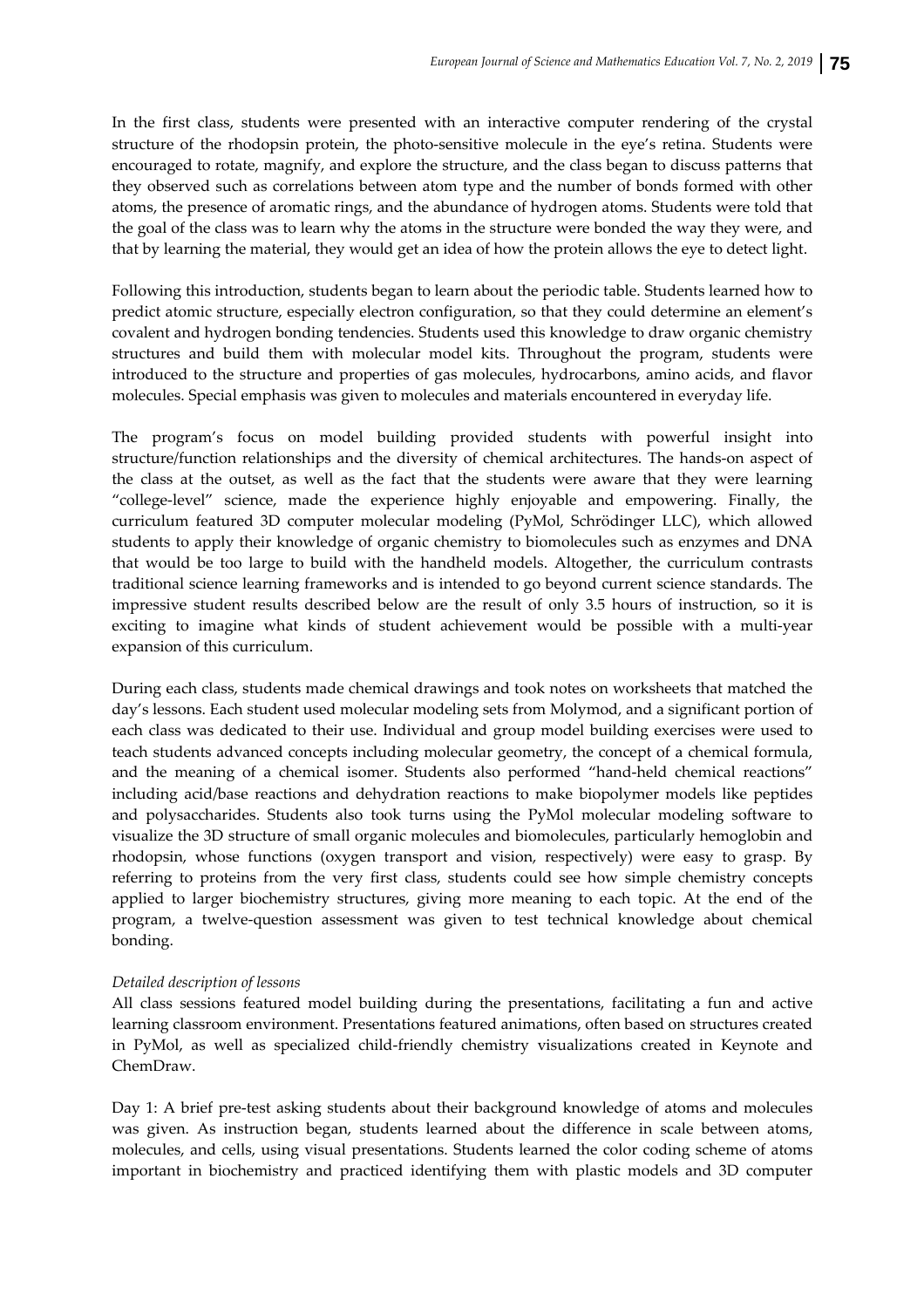models. The idea of the atomic and molecular nature of matter was introduced by allowing students to build and handle models of several solids, liquids, and gasses.

Day 2: Students continued building using the Molymod kits, constructing small molecules such as methane and other hydrocarbons, ammonia, amines, water, and alcohols, and learned to write their formulas. After gaining familiarity with how atoms typically bond, students began building and drawing their own molecules that followed the bonding rules they observed. For example, students observed that carbon always made four bonds, so they could begin to draw more complex structures, always keeping this rule in mind.

Day 3: What makes elements different from one another, aside from their bonding habits, was explored, first by considering differences in nuclear size. Students correlated atomic number with the number of protons in an element, and handled specimens of aluminum, iron, copper, and tungsten to feel the impressive differences associated with increased density and atomic nucleus mass. Students then were introduced to the connection between an elementʹs position on the periodic table and their valence electron arrangement. A specialized animated presentation was used to teach students to draw Lewis structures of the first ten elements of the periodic table.

Day 4:The concept of covalent bonding was introduced using specialized animations. Students built models and drew representations of carbon‐rich molecules using a nomenclature similar to Lewis dot structures. The building exercise featured molecules responsible for fruit and spice flavors. For example, students could build a model of isoamyl acetate (banana flavor) to connect the idea of a bonded molecular structure with the experience of taste. The lesson culminated in a "hand held chemical reaction" in which the entire class worked together to polymerize models of ethylene into polyethylene, creating an impressive polymer that was about ten feet long.

Day 5: Students began to explore chemical diversity by building models of the 20 amino acids. The concept of acid and base was also introduced and students learned how to remove and attach labile protons to create charged or neutral conjugate acid and base structures. Students were then allowed to modify their amino acid side chains to create artificial amino acids, and then drew the molecule they had constructed. The class closed with a peptide building activity in which all the students connected their amino acids via dehydration reactions to form a giant polymer, simulating the activity of the ribosome. The assessment was given at the end of the class period.

## **Results**

#### *Pre‐test*

The goal of this study was to document chemistry content learning in 8‐11‐year‐old students after receiving instruction in a specialized chemistry curriculum. A pre‐test, given on the first day of the program, asked students to describe or name an example of an atom and a molecule.

About half of the 63 students did not provide any response to the pre‐test prompts, leaving them blank. The remaining students mostly responded by writing that atoms were "small" or "tiny." Several students mentioned the words "explosion" or "poison." None of the 63 students could name a specific atom or molecule. Care was taken to not make students feel insecure that they had so little knowledge of chemistry, and the pre‐test was treated as an informal brainstorming activity so that the students did not struggle excessively and lose motivation.

#### *Post‐test*

The post-test was more elaborate than the pre-test because the students had not been exposed to organic chemistry previously; this was the issue that the current program was intended to address.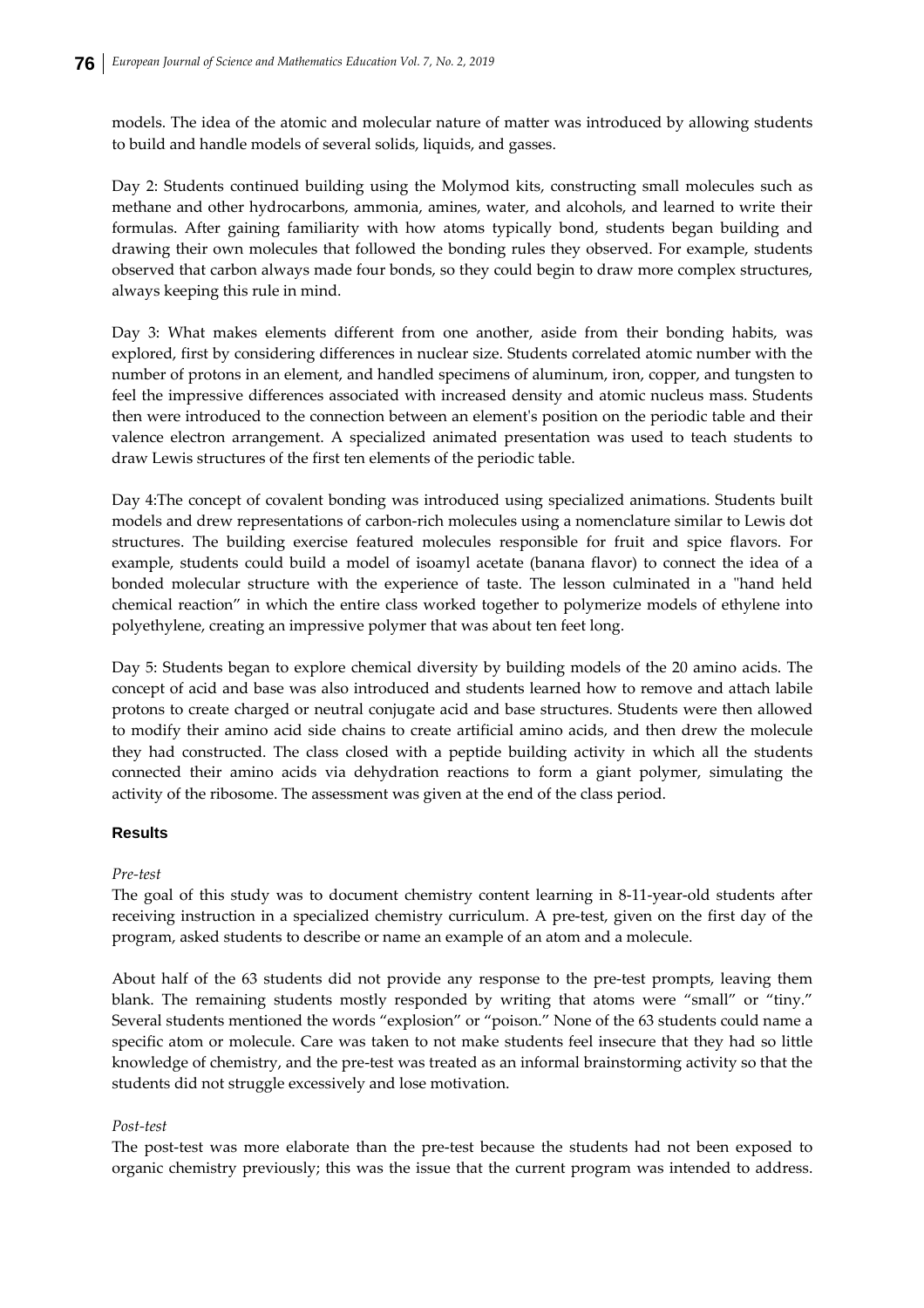The twelve questions from the post-test probed student understanding of basic organic chemistry concepts and were intended to show literacy of several chemistry nomenclatures. Figure 1 shows a completed assessment by a fifth grade student, for reference. Several questions required that students interpret the periodic table to deduce atomic structure and bonding behavior. Other questions, drawn directly from sophomore organic chemistry exams, required students to create legitimate chemical structures with or without formula prompts, or to correct improperly‐drawn chemical structures. In summary, the knowledge and skills addressed in the post-test comprised the prerequisites for studying more advanced concepts in organic chemistry, materials science, and biochemistry.

Questions 1‐3 required students to interpret a drawing similar to a Lewis dot structure, and determine what element it represented by noticing the number and arrangement of electrons. Students were then asked to complete the structure by adding hydrogen atoms to complete the "neon configuration" of electrons. Finally, they were asked to identify the structure they had drawn as a water molecule.

Questions 4‐5 demonstrated student's familiarity with organic chemistry "carbon skeleton" structures, commonly used by scientists. Since the hydrogen atoms are not shown in such structures, students of chemistry must be able to visualize where they are. Question 4 asked students to add bonded hydrogen atoms to the vanillin molecule in the correct positions. Question 5 asked students to write the correct molecular formula for vanillin.

Questions 6 and 7 required students to find an error in the bonding of acetic acid. Students needed to correct an oxygen which was bonded to too many hydrogens. This correction was usually accomplished by removing two of the hydrogens.

Questions 8 and 9 were designed to directly show the progress students made from the pretest where students were asked to name an example of a molecule. These post-test questions asked students to draw the molecular structure of dimethylamine, based on its formula, and then to draw any molecule, without any formula prompt.

Finally, questions 10‐12, labeled on the assessment as extra credit, required students to infer the bonding behavior of phosphorus, an element that was not mentioned at all during the 3.5 hour course. To answer the questions, the students needed to use the periodic table to draw an atom diagram with electrons placed in their proper orbitals. They then needed to use knowledge from the class to determine the connection between the orbital arrangement and bonding. Once the student realized that phosphorus should be capable of making three bonds, they could then draw a hypothetical phosphorus‐containing molecule.

Figure 2 shows the percentage of students, by grade level, who answered each of the questions correctly. For example, 100% of the 3rd graders answered question 1 correctly, identifying the atom diagram as oxygen. Seven of the twelve questions were answered correctly by at least 50% of the fifth graders. And at least 25% of the fourth graders answered the challenging final three questions correctly. Only a small fraction of the students received full credit for Question 4, which involved locating all eight hydrogens on the skeleton structure of vanillin. However, all three grades averaged between 40% and 50% for that question when partial credit for adding some or most of the hydrogens was added. Overall about 75% of participants in the program answered question 6 correctly and properly identified the mistake in the structure of acetic acid.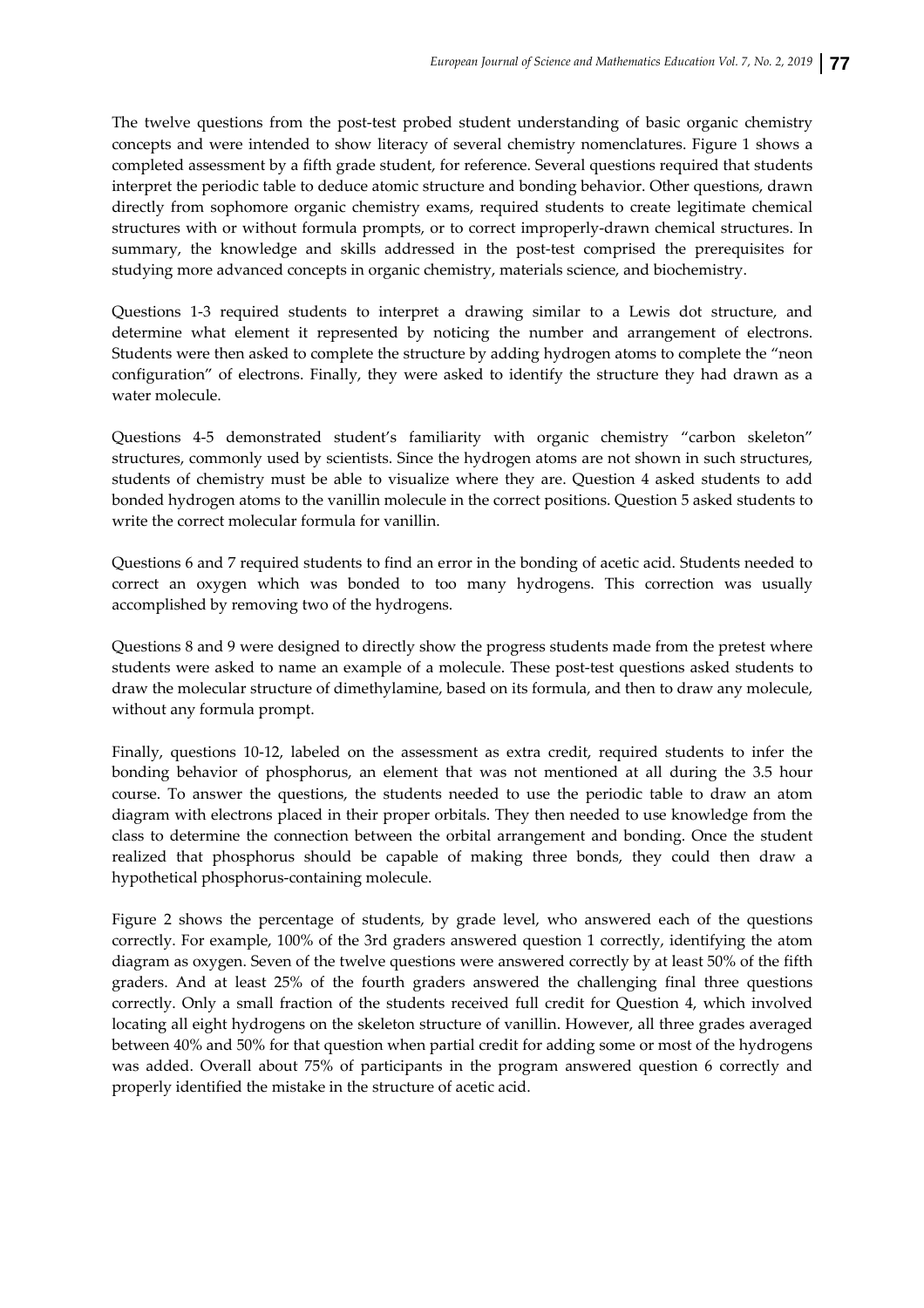

**Figure 1.** Sample final assessment completed by a fifth grade student.

A noteworthy finding is that several students demonstrated mastery of all of the basic concepts presented in the five‐session program. These students understood how to interpret Lewis‐dot structure atomic diagrams. They were also able to interpret organic chemistry structure drawings and create their own molecule drawings. Most impressive, these students were able to predict how a previously unknown element behaves in molecules. The data also reveals that the students were able to answer many technical questions about chemistry that they would have had no way of answering before the class.

Of special interest is the success of 4th and 5th graders on Questions 8 and 9. These questions gave students the opportunity to be creative, asking them to draw molecules first with a formula prompt, and then without a formula prompt. The fact that over half of the 4th and 5th grade students were able to draw technically correct molecules is noteworthy, especially given the fact that before the class, students could not clearly explain what a molecule was or name an example of one.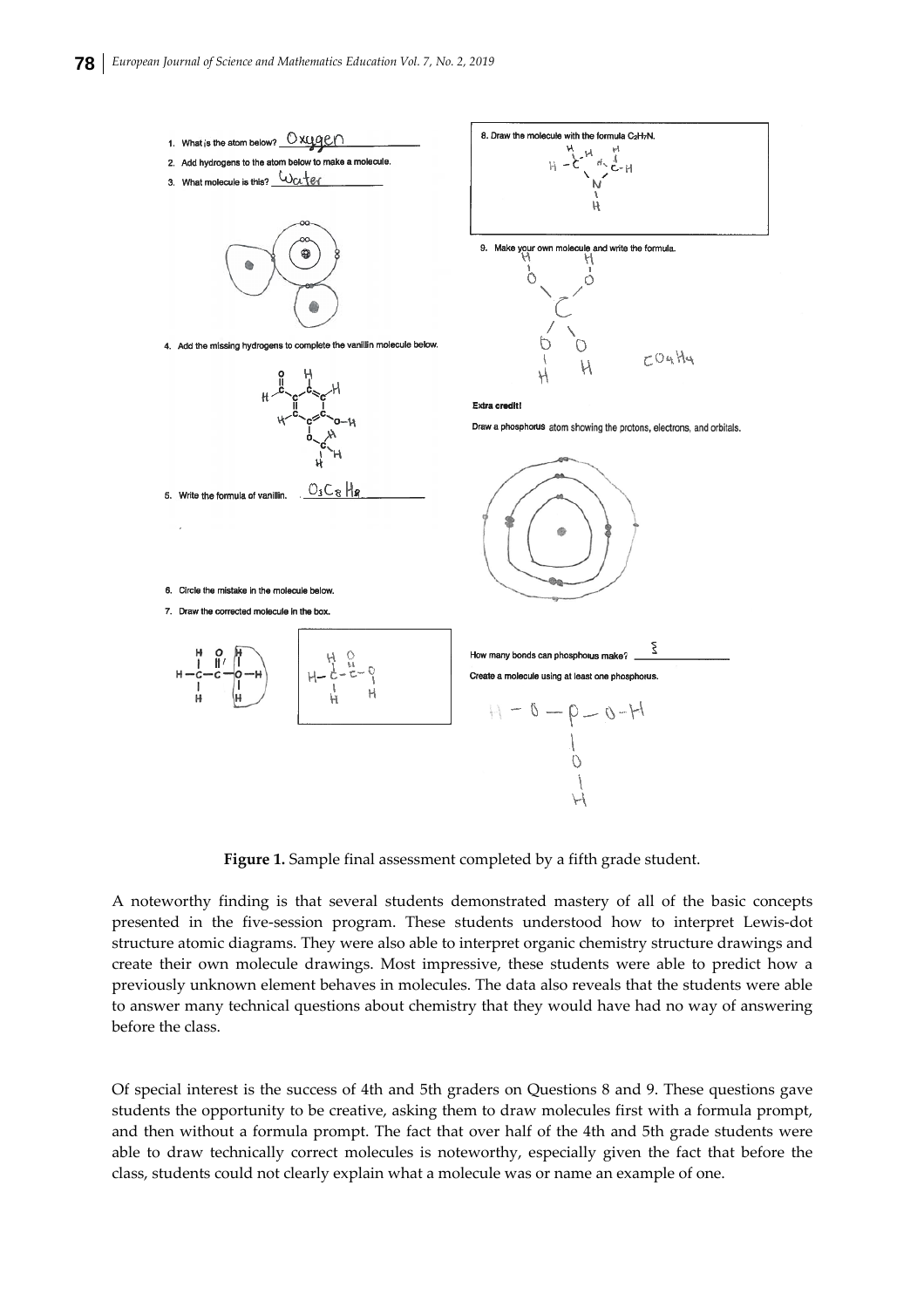

Students of all three grades achieved even higher success in Question 6, with over 75% of 3rd and 5th graders able to correct a structure that was drawn incorrectly. The fact that students so young can look at an organic chemistry drawing and determine whether or not it is drawn correctly shows basic chemistry literacy, and is a skill that few students have, outside of those taking high school or college chemistry.

Fewer students succeeded in the very challenging Questions 10, 11, and 12, which probed their ability to integrate knowledge of the periodic table to predict bonding patterns of an unfamiliar element. Although only 25% of fourth graders answered these correctly, it is still impressive given the short duration of the program and the very brief amount of time allotted for the assessment. That even some of these young students were able to correctly answer such high-level critical thinking questions shows much promise for this pedagogical approach.

### *In‐class Observations and Free Response Questions*

Despite its technical nature, the chemistry learning program was enthusiastically anticipated by the students each week, and they were highly engaged in the material. Classroom teachers reported that students continued the discussion of organic chemistry outside of the weekly classes, and several students even incorporated organic chemistry concepts into independent projects or into other science classroom assignments. Notably, some of the classroom teachers mentioned that several students who were thriving in the chemistry program had previously been struggling in the normal classroom science curriculum. Also, several of the most participatory and highest achieving students in the program were English language learners, who were described by their teachers as withdrawn or self‐ conscious before the program began. Teachers also commented that the highly visual and hands‐on nature of the learning environment allowed students who may have had trouble engaging with more traditional curriculum, or with curriculum that is less visual, to succeed. By the time the program ended, teachers reported that several students had gained noticeable confidence in science and other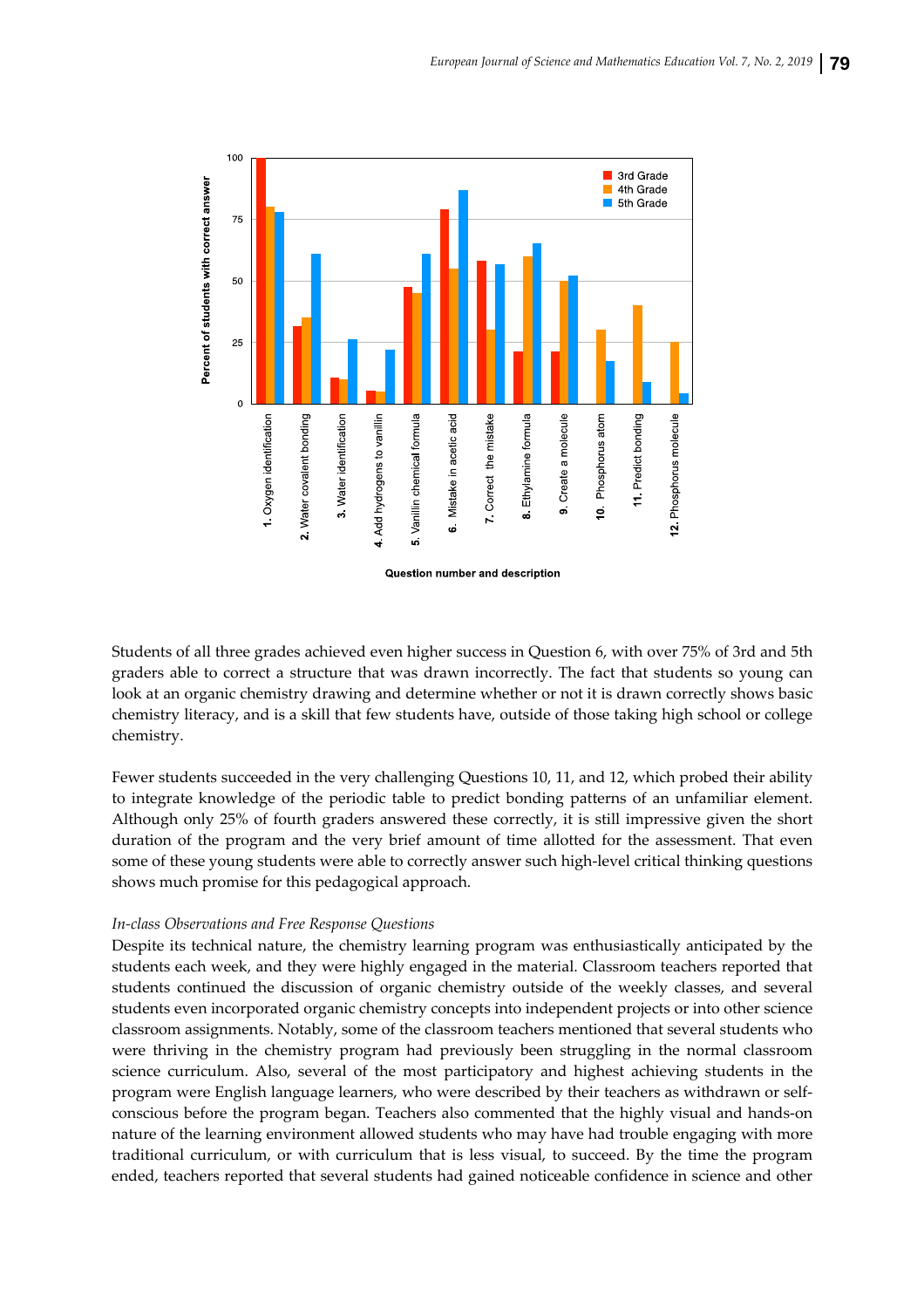### subjects.

Generally, classes were fast‐paced, and students were actively involved in the learning, and were especially eager to build more and more complex molecules with the molecular building kits. The desire to know what molecules make up everything in the world was obvious. From the beginning of the course, students began to ask thoughtful and even challenging questions about chemistry. Among the most engaging activities for the class were learning about and building flavor molecules, the polyethylene plastic polymer, and the peptide.

A post‐class questionnaire asked students about what they liked learning most in the program, what it felt like to learn college‐level material, and what other topics they would like to study in the future. The responses showed a basic understanding of what atoms and molecules were, which was lacking before the program, as revealed by the pre‐test. Students were able to discuss what they learned and would like to learn in a coherent, scientifically literate manner. Generally, the responses showed an affinity for learning about the molecular nature of things, and students loved building molecules to understand the molecular structures of everyday materials. Perhaps even more important than the content the students absorbed is that the students gained an enthusiasm for chemistry, a feeling of self-confidence in science, and a desire to learn more.

On the questionnaire, one student wrote that they wanted to learn about "all the atoms that exits." Another student wanted to know whether flavor molecules could be combined. This is a relevant question, since many of our perceived flavors, for example coffee, chocolate, or meat, are in fact perceived from combinations of many molecules, and do not derive from a single flavor molecule.

Another student asked a wonderfully sophisticated question: "How do scientists figure out molecules?" This student wanted to connect with not just with the knowledge science has produced, but with the scientific process itself.

Many students expressed surprise and pride that they could learn college level science. One student wrote, "It felt like I was the smartest kid in the school. The science was easy to learn." Another wrote, "What it felt like to learn college science was awesome and weird. Yes I was surprised I could do it. It felt easy, in fact it was easy."

## **Discussion**

A striking result from the study is not just that elementary students readily acquire organic chemistry knowledge, but that they are able to learn so quickly. In just 3.5 hours of instruction, many students advanced from minimal knowledge (e.g., knowing that atoms were small or "poison") to a level where they could competently predict the electron configurations and bonding behavior of atoms. The achievements of the students are even more impressive given the fact that the class met only once a week, and that no compulsory homework was given. One surprising result was how students answered assessment question 3. This question asked students to name the molecule they created in question 2, which was intended to be a water molecule, consisting of one oxygen and two hydrogens. One-third of the students stated that the molecule they created was not water, but neon. This answer, while incorrect, shows that students had internalized the idea of the neon configuration which oxygen indeed achieves through its bonding with the two hydrogen atoms. Responses like these will help guide future iterations of the program to improve student learning.

Other revealing effects of the program on students can be found in the written responses, like those exemplified by the question posted about "whether flavor molecules could be combined". This question could be interpreted as asking how modifying a flavor molecule would alter how we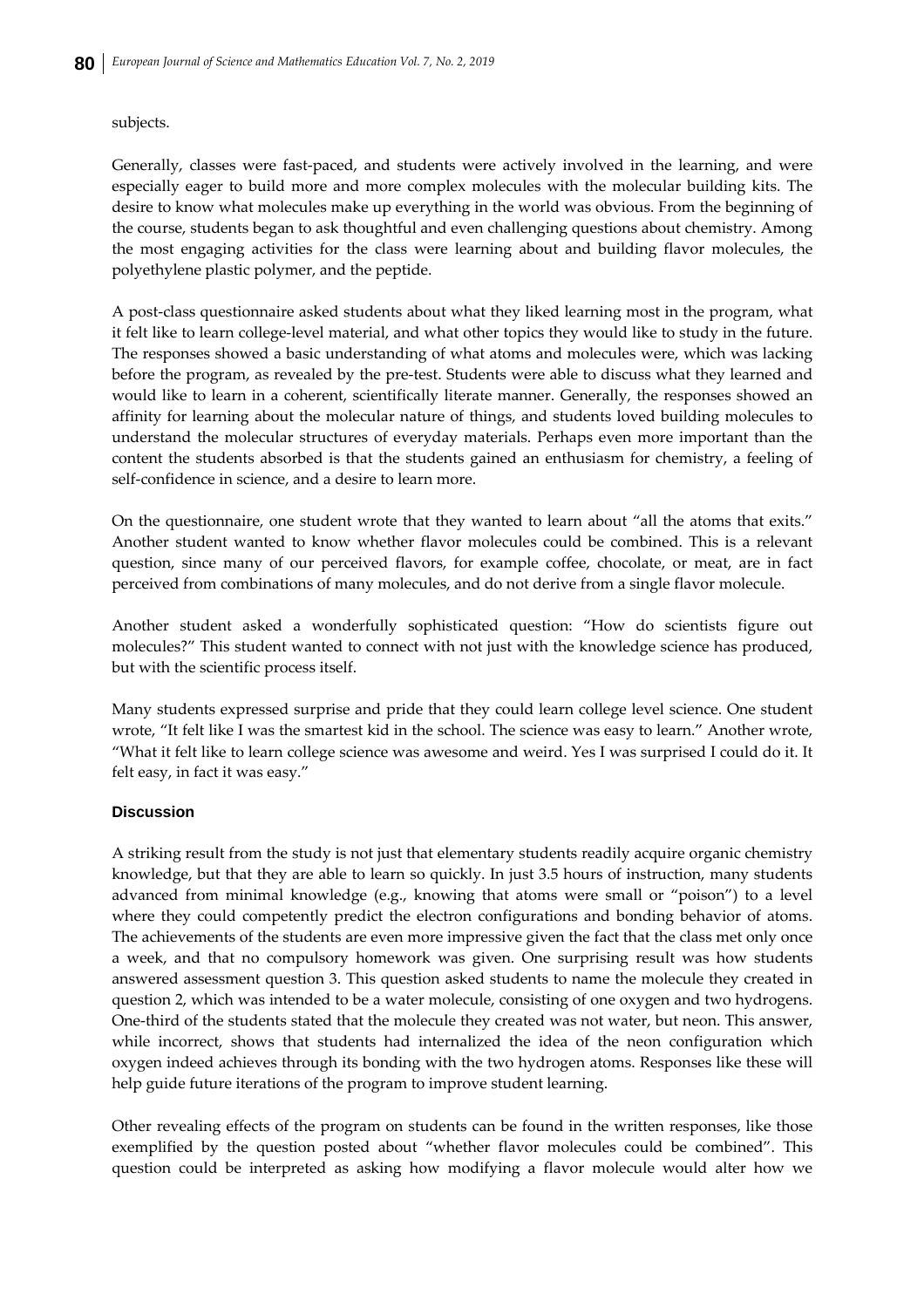perceive it, or how mixing flavor molecules creates a new flavor. Such questions show how students have begun to connect chemical structure and diversity to everyday experiences, and would have been unimaginable before the student experienced the program, when the meaning of the word molecule was still obscure to them.

Throughout the study, students referred to 3D computer renderings of complex protein and DNA structures to practice the simpler organic chemistry concepts that they were learning in class. This allowed students to grasp the big picture about why they were learning about bond order and lone‐ pair electrons. They became aware that everything they experience in everyday life, including living matter, was made of the same atoms that organize themselves in similar patterns. This appreciation for the scope and diversity of chemistry was apparent as the students created models and drew structures. They always wanted to know, "what molecule is this?"

Many of the responses to question 9, which prompted students simply to draw a molecule, were often elaborate, containing dozens of atoms which were properly or nearly‐properly bonded into large, imaginative structures. The work put into these responses showed that students were excited by the prospect of building more and more complex molecules based on the rules they learned in the class. This child‐like curiosity and drive to create and build within the limits governed by the laws of nature, are the qualities of great scientists, and were brought out by the curriculum. In summary, the curriculum successfully coupled high‐level content with an engaging, child‐friendly approach.

## **Limitations**

In future studies, it is recommended that a larger treatment dosage be provided. Daily, rather than weekly instruction, would most likely result in even greater student achievement and more fully demonstrate the potential of this chemistry pedagogical approach. Lengthier duration of instruction would help show the extent to which elementary or middle school students could acquire the material. Furthermore, it is likely that the teaching approach developed for this study may be applicable to teaching other disciplines such as physics and biology. It is recommended that future education researchers seek to apply this method to related STEM courses and concepts. On a related note, future studies of this approach should seek to utilize a more rigorous pre/post design to better understand direct changes that occurred through the teaching intervention.

## **Conclusion**

This study confirmed that elementary school students are capable of quickly learning organic chemistry topics that are normally reserved for high school or college courses, if immersed in the learning environment of the program. Given the extremely limited duration of this chemistry intervention (3.5 hours over five sessions) it must also be concluded that the program just scratches the surface of potential student achievement using these methods. This conclusion is strengthened when one considers that this 8‐11‐year‐old cohort entered the study without substantial prior knowledge of chemistry. The realization that students could not only rapidly learn the high-level science material taught, but also demonstrate motivation and enthusiasm while doing so, will hopefully inspire new frameworks and opportunities for K-12 science learning.

## **Acknowledgements**

We would like to thank Jersey City Public Schools and its faculty and administrators for welcoming us into their schools and allowing the project to take place.